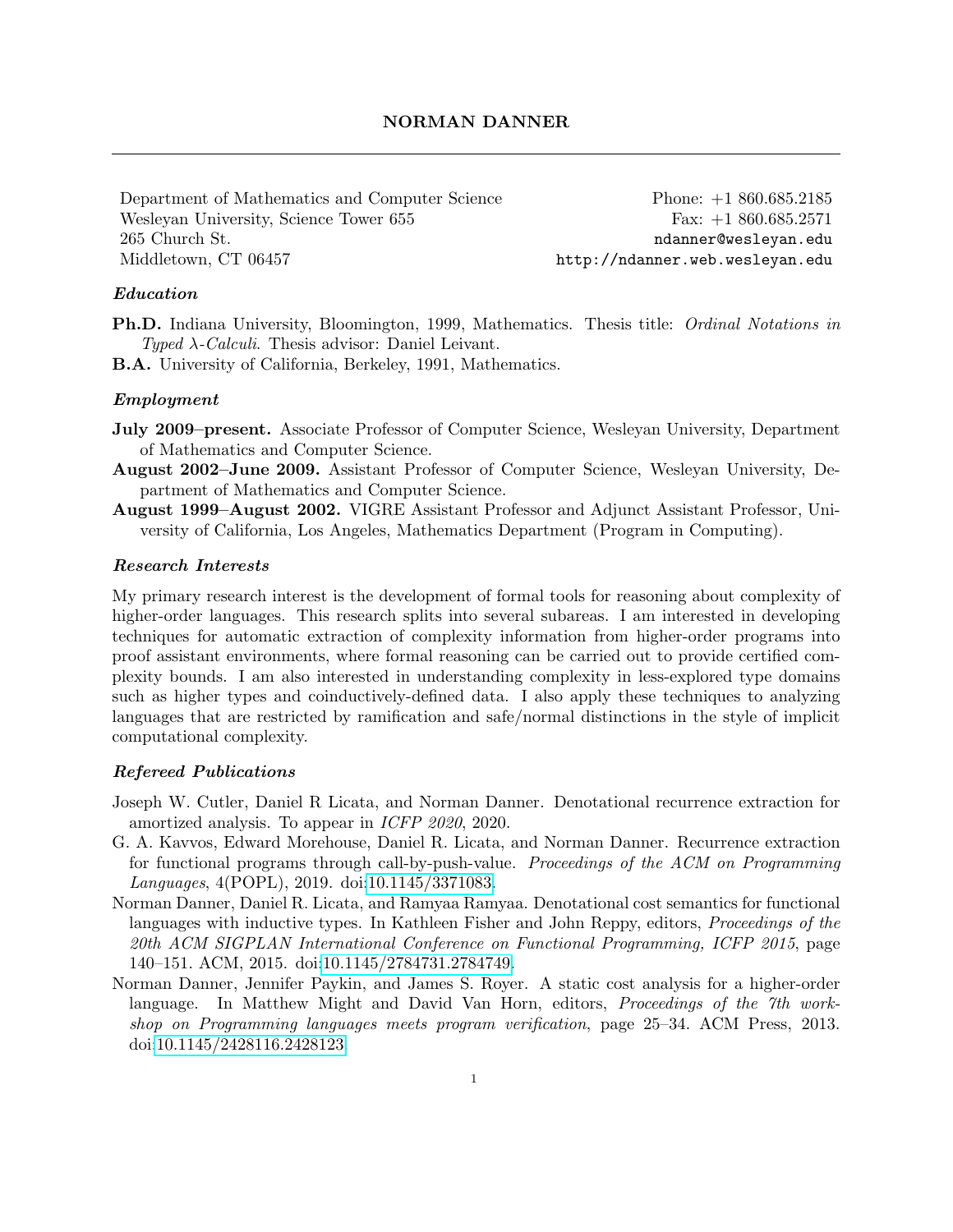#### 2 NORMAN DANNER

- Norman Danner, Sam DeFabbia-Kane, Danny Krizanc, and Marc Liberatore. Effectiveness and detection of denial of service attacks in Tor. Transactions on Information and System Security, 15(3):11:1–11:25, 2012. doi[:10.1145/2382448.2382449.](https://doi.org/10.1145/2382448.2382449)
- Norman Danner and James S. Royer. Two algorithms in search of a type system. Theory of Computing Systems, 45(4):787–821, 2009. doi[:10.1007/s00224-009-9181-y.](https://doi.org/10.1007/s00224-009-9181-y)
- Ralph Morelli, Allen Tucker, Norman Danner, Trishan R. De Lanerolle, Heidi J. C. Ellis, Ozgur Izmirli, Danny Krizanc, and Gary Parker. Revitalizing computing education through free and open source software for humanity. Communications of the Association for Computing Machin $ery, 52(8): 67–75, 2009.$  doi[:10.1145/1536616.1536635.](https://doi.org/10.1145/1536616.1536635)
- Norman Danner, Danny Krizanc, and Marc Liberatore. Detecting denial of service attacks in Tor. In Roger Dingledine and Philippe Golle, editors, Financial Cryptography and Data Security: 13th International Conference, FC 2009, volume 5628 of Lecture Notes in Computer Science, page 273–284. Springer-Verlag, 2009. doi[:10.1007/978-3-642-03549-4](https://doi.org/10.1007/978-3-642-03549-4_17) 17.
- Norman Danner and James S. Royer. Adventures in time and space. Logical Methods in Computer Science, 3(9):1–53, 2007a. doi[:10.2168/LMCS-3\(1:9\)2007.](https://doi.org/10.2168/LMCS-3(1:9)2007)
- Norman Danner and James S. Royer. Time-complexity semantics for feasible affine recursions. In S.B. Cooper, B. Löwe, and A. Sorbi, editors, *Computation in the Real World (Proceedings* Computability in Europe 2007, Sienna), volume 4497 of Lecture Notes in Computer Science, Berlin, 2007b. Springer-Verlag.
- Chris Pollett and Norman Danner. Circuit principles and weak pigeonhole variants. Theoretical Computer Science, 383:115–131, 2007. doi[:10.1016/j.tcs.2007.04.017.](https://doi.org/10.1016/j.tcs.2007.04.017)
- Norman Danner and James S. Royer. Adventures in time and space. In POPL '06: Conference Record of the 33rd ACM SIGPLAN-SIGACT Symposium on Principles of Programming Languages (Charleston, SC, 2006), page 168–179, New York, 2006. Association for Computing Machinery. doi[:10.1145/1111037.1111053.](https://doi.org/10.1145/1111037.1111053)
- Norman Danner and Chris Pollett. The weak pigeonhole principle for function classes in  $S_2^1$ . Mathematical Logic Quarterly, 52(6):575–584, 2006. doi[:10.1002/malq.200610015.](https://doi.org/10.1002/malq.200610015)
- Chris Pollett and Norman Danner. Circuit principles and weak pigeonhole variants. In M. Atkinson and F. Dehne, editors, Computing: The Australasian Theory Symposium (Newcastle, Australia, 2005), volume 41 of Conferences in Research and Practice in Information Technology, page 31–40, Sydney, 2005. Australian Computer Society.
- Norman Danner and Chris Pollett. Minimization and NP multifunctions. Theoretical Computer Science, 318(1–2):105–119, 2004. doi[:10.1016/j.tcs.2003.10.020.](https://doi.org/10.1016/j.tcs.2003.10.020)
- Norman Danner. Ramified recurrence with dependent types. In Typed Lambda Calculi and Applications (Kraków, 2001), volume  $2044$  of Lecture Notes in Computer Science, page  $91-105$ . Springer, Berlin, 2001.
- Norman Danner. Ordinals and ordinal functions representable in the simply typed λ-calculus. Annals of Pure and Applied Logic,  $97(1-3):179-201$ , 1999.
- Norman Danner and Daniel Leivant. Stratified polymorphism and primitive recursion. Mathematical Structures in Computer Science, 9(4):507-522, 1999. URL [http://journals.cambridge.](http://journals.cambridge.org/article_S0960129599002868) [org/article\\_S0960129599002868](http://journals.cambridge.org/article_S0960129599002868).
- Lawrence S. Moss and Norman Danner. On the foundations of corecursion. Logic Journal of the IGPL, 5(2):231–257, 1997. doi[:10.1093/jigpal/5.2.231.](https://doi.org/10.1093/jigpal/5.2.231)
- Eric Hammer and Norman Danner. Towards a model theory of diagrams. Journal of Philosophical Logic, 25(5):463–482, 1996. doi[:10.1007/BF00257381.](https://doi.org/10.1007/BF00257381) Reprinted as "Towards a model theory of Venn diagrams" in G. Allwein and J. Barwise (eds.), Logical Reasoning with Diagrams, pp. 109–127, Oxford University Press, 1996).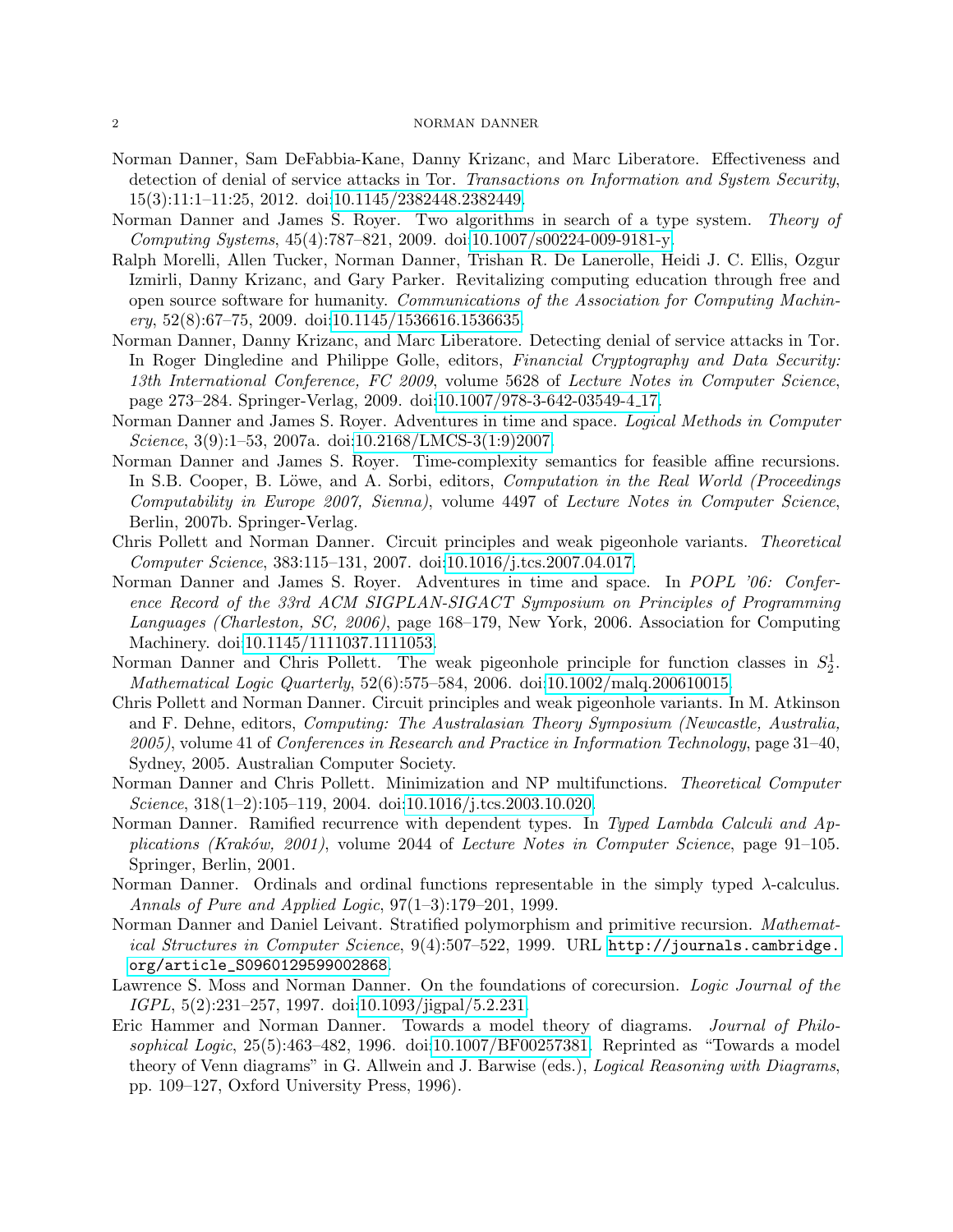#### NORMAN DANNER 3

### Non-refereed publications and manuscripts

Norman Danner and Daniel R. Licata. Denotational semantics as a foundation for cost recurrence extraction for functional languages. In preparation. URL <https://arxiv.org/abs/2002.07262>.

# Other publications

- Norman Danner. Ordinal Notations in Typed λ-Calculi. PhD thesis, Indiana University, Bloomington, 1999.
- Norman Danner. Book review of Derivation and Computation: Taking the Curry-Howard Correspondence Seriously (by H. Simmons). Bulletin of Symbolic Logic, 7(3):380–383, 2001.

### Conference and Workshop Presentations

- NII Shonan Seminar on Higher Order Complexity Theory and its Applications, 2019, Japan. Cost recurrence extraction for higher-order languages.
- Dagstuhl Seminar on Resource Bounded Analysis, 2017, Germany. Formalizing extractand-solve for complexity analysis.
- Yale Programming Languages Day 2015. Provably correct extraction of cost recurrences from higher-order programs.
- International Conference on Functional Programming 2015, Vancouver. Denotational cost semantics for functional languages with inductive types.
- Workshop on Higher Order Computation: Types, Complexity, Applications 2014, Paris. (invited workshop) Ramified structural recursion and corecursion.
- Workshop on Programming Languages meets Program Verification 2013, Rome. A static cost analysis for a higher-order language.
- Hot Topics in Privacy Enhancing Technologies 2011. Simulating circuit creation in Tor: Preliminary results.
- Technical Symposium on Computer Science Education 2008, Portland. Teaching and building humanitarian open source software.
- Workshop on Implicit Computational Complexity 2008, Villetaneuse. Affine tiered recursion: semantics and pragmatics.
- Computability in Europe 2007, Siena. Two algorithms in search of a type system.
- Typed  $\lambda$ -Calculi and Applications 2001, Kraków. Ramified recurrence and dependent types.
- Association for Symbolic Logic Annual Meeting 1999, San Diego. Stratified polymorphism and primitive recursion.
- Association for Symbolic Logic Annual Meeting 1998, Toronto. Ordinal notations in typed λ-calculi.

# External Funding

- National Science Foundation CCF/SHF. Certified cost recurrences for higher-order functional programs (PI with Daniel R. Licata, Wesleyan University). This grant funds our research into extracting certified cost information from program source code. June 2016–August 2020. Amount: \$461,830.
- National Science Foundation CCF/SHF. Complexity and feasibility for programs over coinductively-defined data (PI with James Royer, Syracuse Univesrity). This NSF grant funds my research with James Royer in implicit complexity for coinductive data, and includes funding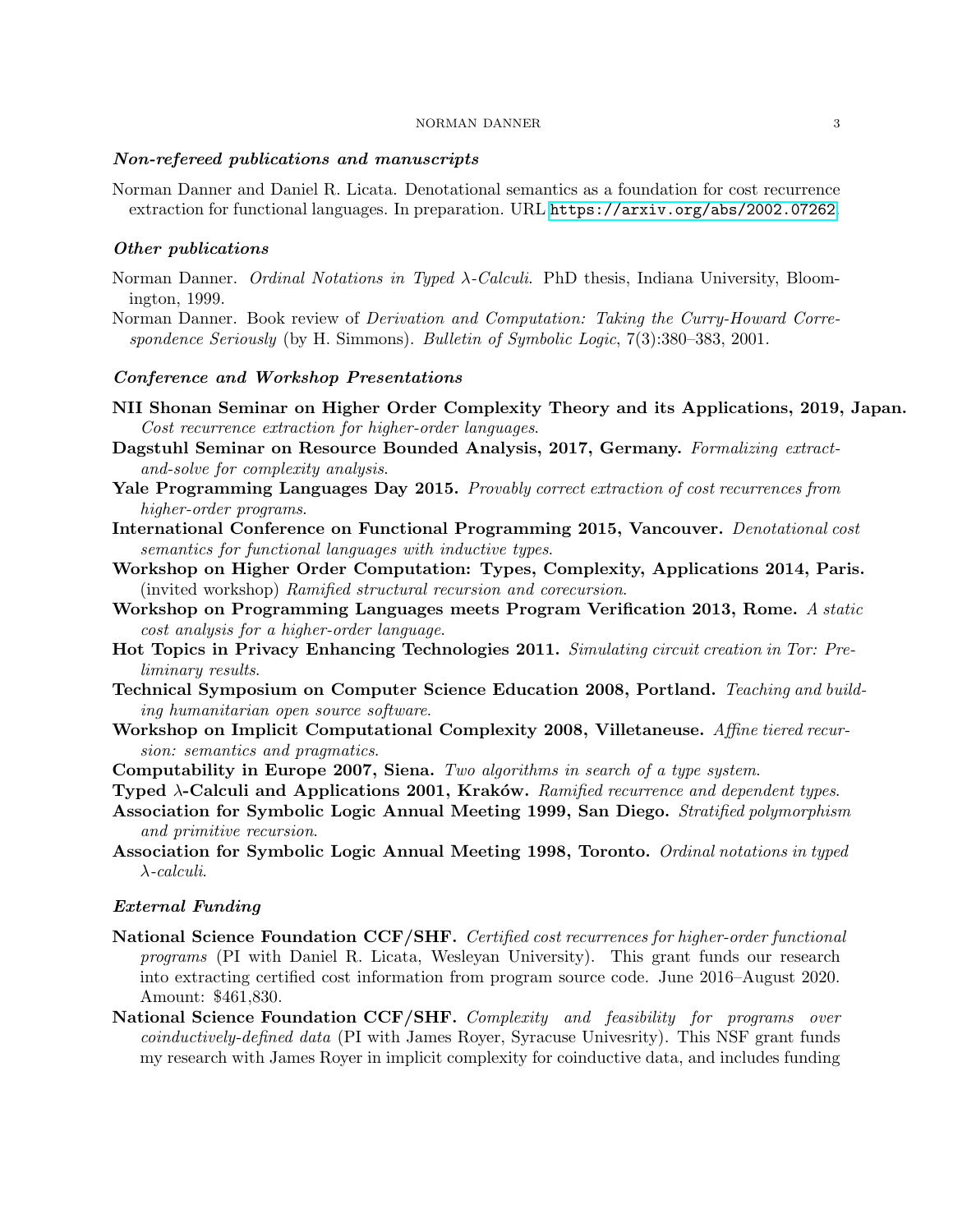#### 4 NORMAN DANNER

for two undergraduate summer research internships. July 2013–June 2016. Amount: \$122,340 (Wesleyan); \$309,550 (total).

- National Science Foundation CPATH II. Building a Community to Incorporate Humanitarian Free and Open Source Software into Undergraduate Computing Education. (PI with Ozgur Izmirli [Connecticut College], Danny Krizanc [Wesleyan University], Ralph Morelli [Trinity College], Gary Parker [Connecticut College]). This grant continues our CPATH CB grant and focuses on exporting the model we have developed for incorporating HFOSS development into the undergraduate curriculum. Fall 2009–Summer 2011. Amount: \$155,500 (Wesleyan); \$800,000 (total).
- National Science Foundation CPATH CB Collaborative Grant. Can humanitarian opensource development help revitalize undergraduate computing education? (Co-PI with Ozgur Izmirli [Connecticut College], Danny Krizanc [Wesleyan University], Ralph Morelli [Trinity College], Gary Parker [Connecticut College]) The activities funded by this grant center around using open-source software development, with a focus on software for humanitarian and community needs, as a tool for attracting, motivating, and retaining undergraduate students in Computer Science. Fall 2007–Summer 2009. Amount: \$70,825 (Wesleyan); \$496,429 (Total).
- Mellon Foundation. (Wesleyan steering committee representative) This joint grant (with Connecticut College and Trinity College) funds pedagogical and research initiatives in Computer Science departments at small liberal arts institutions. Fall 2005–Summer 2010. Amount: \$800,000 (Total).

### Professional Activities

Workshop chair: Logic and Computational Complexity (LCC) 2017 (co-chair). Steering committee: Logic and Computational Complexity (LCC), 2018-present. Program committee: Developments in Implicit Computational Complexity (DICE) 2015. Panel reviewer: National Science Foundation CISE 2017.

- Referee: Annals of Pure and Applied Logic, 2003, 2006; Computer Science Logic, 2010, 2011; Information and Computation, 1997, 2002, 2012, 2015; International Conference on Automata, Languages, and Programming, 2009; Journal of Functional Programming, 2002; Journal of Logic and Computation, 2011; Logic in Computer Science, 1999, 1996. Logic of Programming and Automated Reasoning, 2000; Logical Methods in Computer Science, 2008, 2019; Mathematical Foundations of Computer Science, 2010; Proof Theory and Computer Science, 2001; SIAM Journal on Computing, 2004; Transactions on Computational Logic, 2014. TYPES Conference, 2003; Workshop on Functional and Logic Programming, 2010.
- Reviewer: Mathematical Reviews, 2000–2003; Bulletin of Symbolic Logic, 2001–2002.
- Other professional service: Doctoral consortium reviewer, ACM Richard Tapia Celebration of Diversity in Computing 2015–2017.

## Teaching Experience

Wesleyan University, Department of Computer Science. Undergraduate: Cryptography (first-year seminar); Privacy and security (first-year seminar); Introduction to Programming; How to Talk to Machines; Computer Science I; Data Structures/Computer Science II; Design and Analysis of Algorithms; Design of Programming Languages; Programming Language Implementation; Programming Methods/Software Development; Computer Graphics; Data Analysis. Graduate: Logic and Discrete Mathematics; Proof Theory; Topics in Theoretical Computer Science.